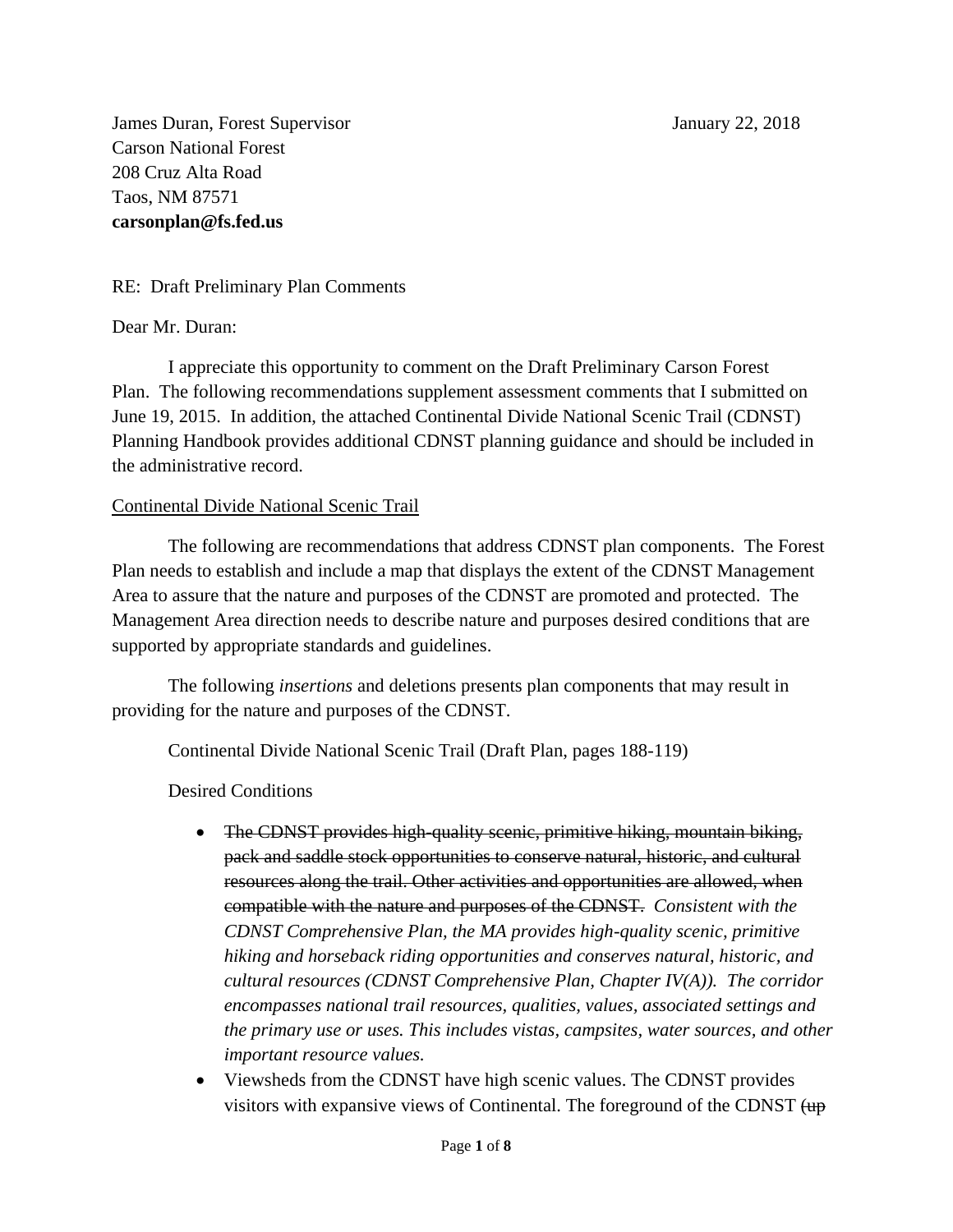to 0.5 mile on either side) appears natural and generally unaltered by human activities.

- The CDNST is consistent with a Primitive or Semi-Primitive Non-Motorized setting and may intermittently pass through more developed settings. The CDNST provides for a continuous route through predominately undeveloped settings*. ROS class inconsistencies are managed to protect CDNST values.*
- *Managers and* Visitors are aware of the CDNST and the nature and purpose of the trail designation.
- Conflicts among recreation users are rare.
- The CDNST has access points that provide various opportunities to select the type of terrain, scenery, and trail length (e.g., ranging from long-distance to day use) that best provide for compatible outdoor recreation experiences.
- Wild and remote backcountry segments of the CDNST provides opportunities for solitude immersion in natural landscapes and primitive outdoor recreation; while easily accessible trail segments complement local community interests and needs.
- The national scenic, historic, and recreation trails on the forest and the nature and purposes of the trail designation are protected.
- Conflicts among recreation users are rare.
- Designated national scenic and recreation trails *travel routes* are well maintained, signed, and passable.
- Views in the immediate foreground (0 to 300 feet) of national scenic and recreation trails include natural-appearing landscapes. The landscapes have high scenic values and generally appear unaltered by human activities.
- National scenic, historic, and recreation trails provide a nonmotorized trail opportunity, where visitors can experience the scenic *and desired recreation setting* qualities of the area.

## **Objectives**

 *All segments of the CDNST that are currently located on motorized roads will be relocated to non-motorized trails within 5 years.*

## Standards

- *Manage the CDNST route as a visual quality concern level 1 travel route. Resource management actions must meet a Scenic Integrity Level of Very High or High.*
- *Manage the CDNST to provide high-quality scenic, primitive hiking and pack and saddle stock opportunities. Backpacking, nature walking, day hiking, horseback riding, nature photography, mountain climbing, cross-country skiing, and snowshoeing are compatible with the nature and purposes of the CDNST (CDNST*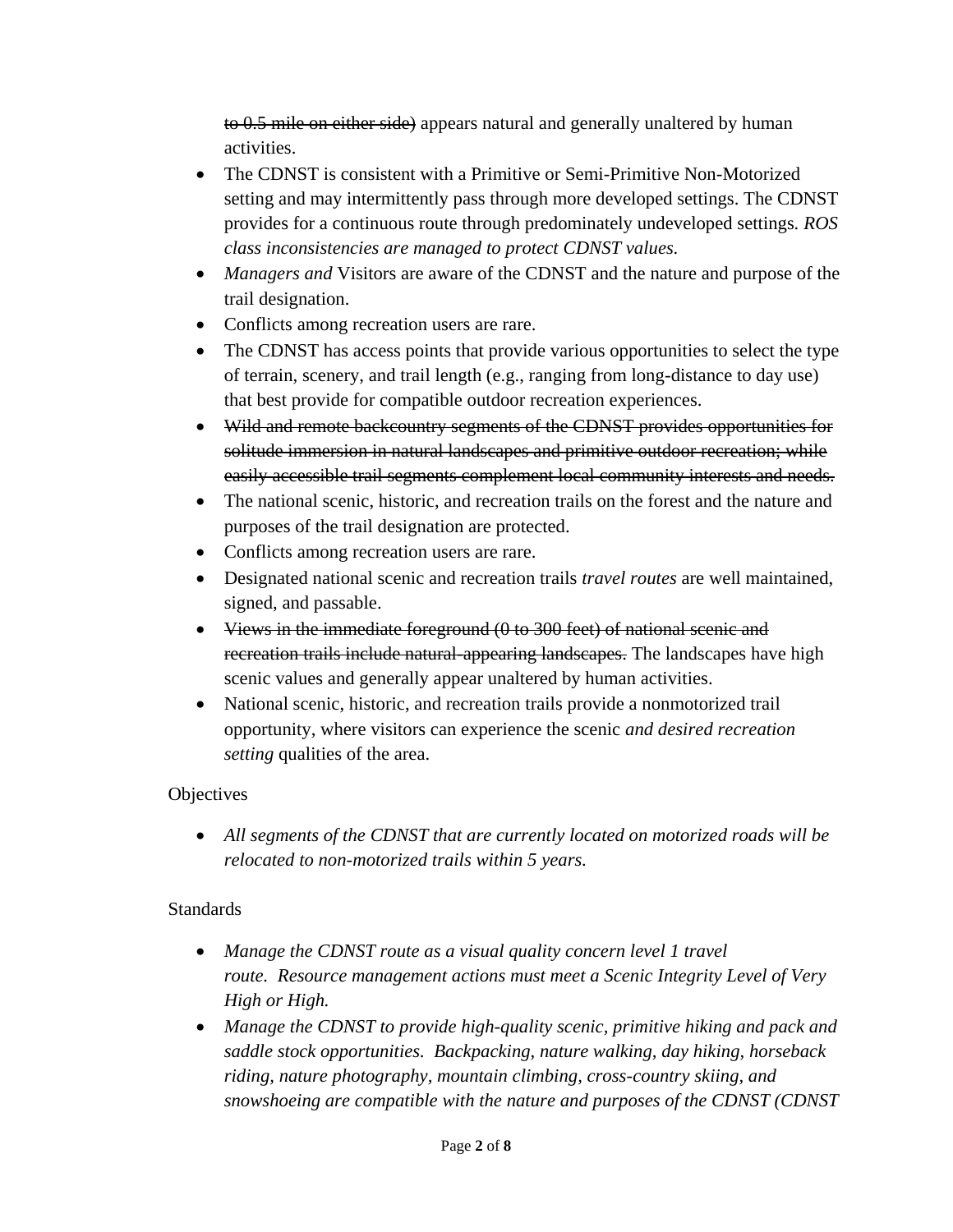*Comprehensive Plan, Chapter IV(B)(5), FSM 2353.42 and FSM 2353.44b(8)). Forms of hiking include backpacking, cross-country skiing, snowshoeing and other similar walking activities.*

- *Resource management actions and allowed uses must be compatible with maintaining or achieving Primitive or Semi-Primitive Non-Motorized ROS class settings.*
- *Motorized use by the general public may only be allowed where such use is in accordance with guidance found in the NTSA Section 7(c).*
- Management of the CDNST shall comply with the most recent version of the CDNST Comprehensive Plan. Best available science can be used in lieu of the Comprehensive Plan if plan is more than 15 years old.
- No surface occupancy for geothermal energy leasing activities shall occur within 0.5 mile either side of the CDNST.
- No common variety mineral extraction (e.g., limestone, gravel, etc.) shall occur within the CDNST corridor.
- Motorized events and motorized special use permits shall not be permitted or authorized on the CDNST.
- *Other uses that could conflict with the nature and purposes of the Continental National Scenic Trail may be allowed only where there is a determination that the other use would not substantially interfere with the nature and purposes of the CDNST (16 USC 1246(c)).*
- *Where the CDNST corridor overlaps with Wilderness designations the most restrictive measures control.*

# Guidelines

- To retain or promote the character for which the CDNST was designated, new or relocated trail segments should be located primarily within settings consistent with or complementing Primitive or Semi-Primitive Non-Motorized Recreation Opportunity Spectrum classes. Road and motorized trail crossings and other signs of modern development should be avoided.
- To protect or enhance the scenic qualities of the CDNST, management activities should be consistent with or make progress toward achieving, Scenic Integrity Objectives of High or Very High within the visible foreground of the trail.
- **If management activities result in short-term impacts to the scenic character along** the CDNST, mitigation measures should be included (e.g., screening, feathering, and other scenery management techniques), to minimize visual impacts at key points (e.g., vistas), within 0.5 mile either side of the trail.
- In order to promote a non-motorized setting, the CDNST should not be permanently re-located onto routes open to motor vehicle use.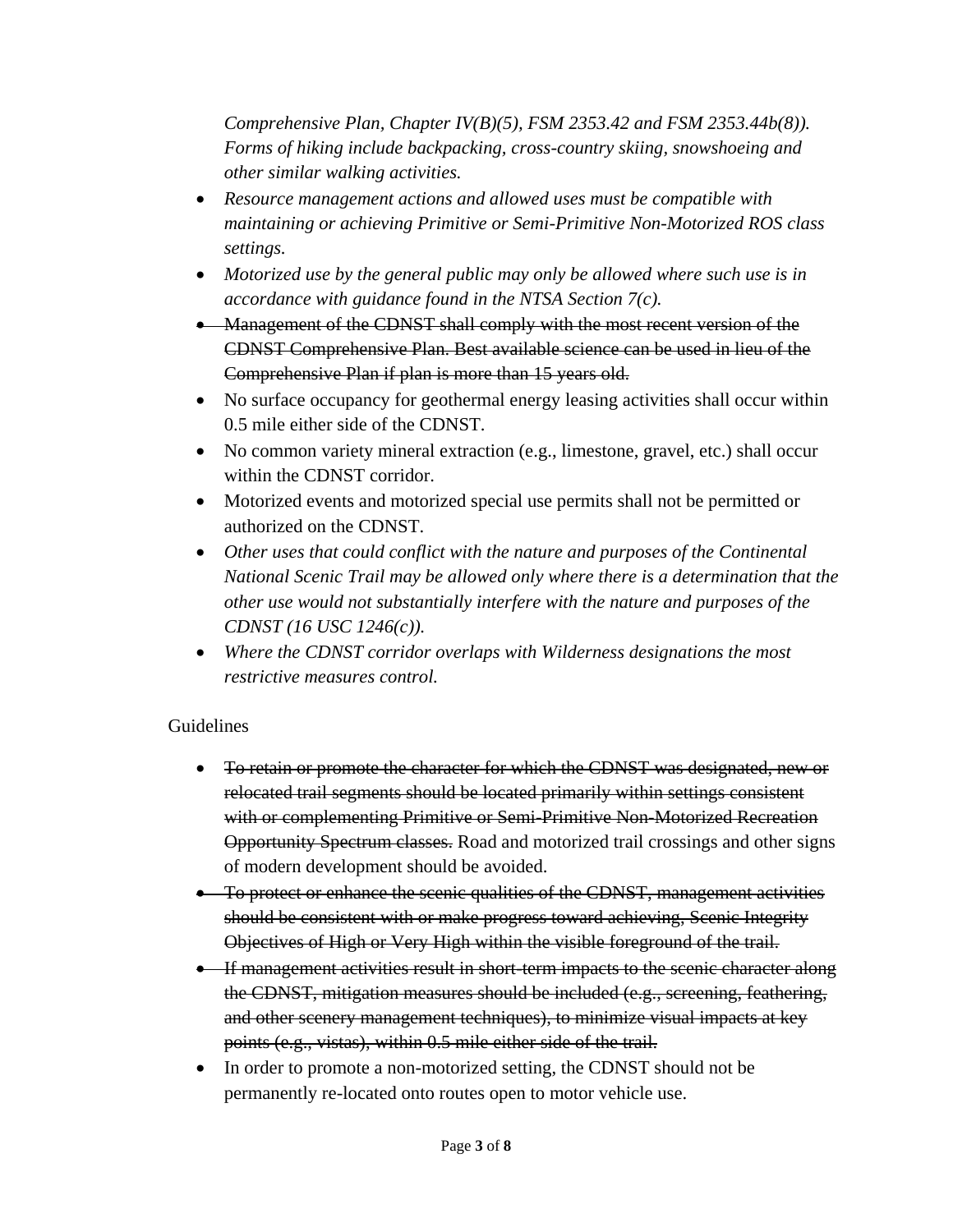- Linear utilities and rights-of-way should be limited to a single crossing per special use authorization of the CDNST unless additional crossings are documented as the only prudent and feasible alternative.
- New temporary and permanent road or motorized trail construction across or adjacent to the CDNST should be avoided unless necessary for resource protection, access to private lands, or to protect public health and safety.
- Using the CDNST for landings or as a temporary road should not be allowed. Hauling or skidding along the CDNST itself should be allowed only when design criteria are used to minimize impacts to the trail infrastructure and where the CDNST is currently located on an open road and no other haul route or skid trail options are available.
- Unplanned fires in the foreground (up to 0.5 mile) of the CDNST should be managed using minimum impact suppression tactics or other tactics appropriate for the protection of CDNST values. Prescribed fires in the foreground of the CDNST should be managed to protect health and safety but also incorporate the values of the CDNST. Heavy equipment fireline construction up to 0.5 mile of either side should not be allowed unless necessary for emergency protection of life and property.
- The minimum trail facilities necessary to accommodate the amount and types of use anticipated on any given segment should be provided in order to protect resource value and for health and safety (not for the purpose of promoting user comfort) in order to preserve or promote a naturally appearing setting.

## Management Approaches

Potential management approaches may be used to inform future proposed and possible actions. These techniques and actions provide options for plan implementation, and represent possibilities, preferences, or opportunities, rather than obligatory actions. Not all plan components are addressed, only those for which additional information is warranted. They may illustrate suggestions as to how desired conditions and/or objectives could be met, convey a sense of priority among objectives, or indicate possible future course of change to a program.

- To protect the CDNST's scenic values, consider special-use authorizations for new communication sites, utility corridors, and renewable energy sites that would not be visually apparent within visible foreground (up to 0.5 mile) and middleground viewshed (up to four miles).
- Consider eCoordinateing trail management and activities across unit and jurisdictional boundaries, specifically with the Santa Fe and Rio Grande national forests and the Bureau of Land Management.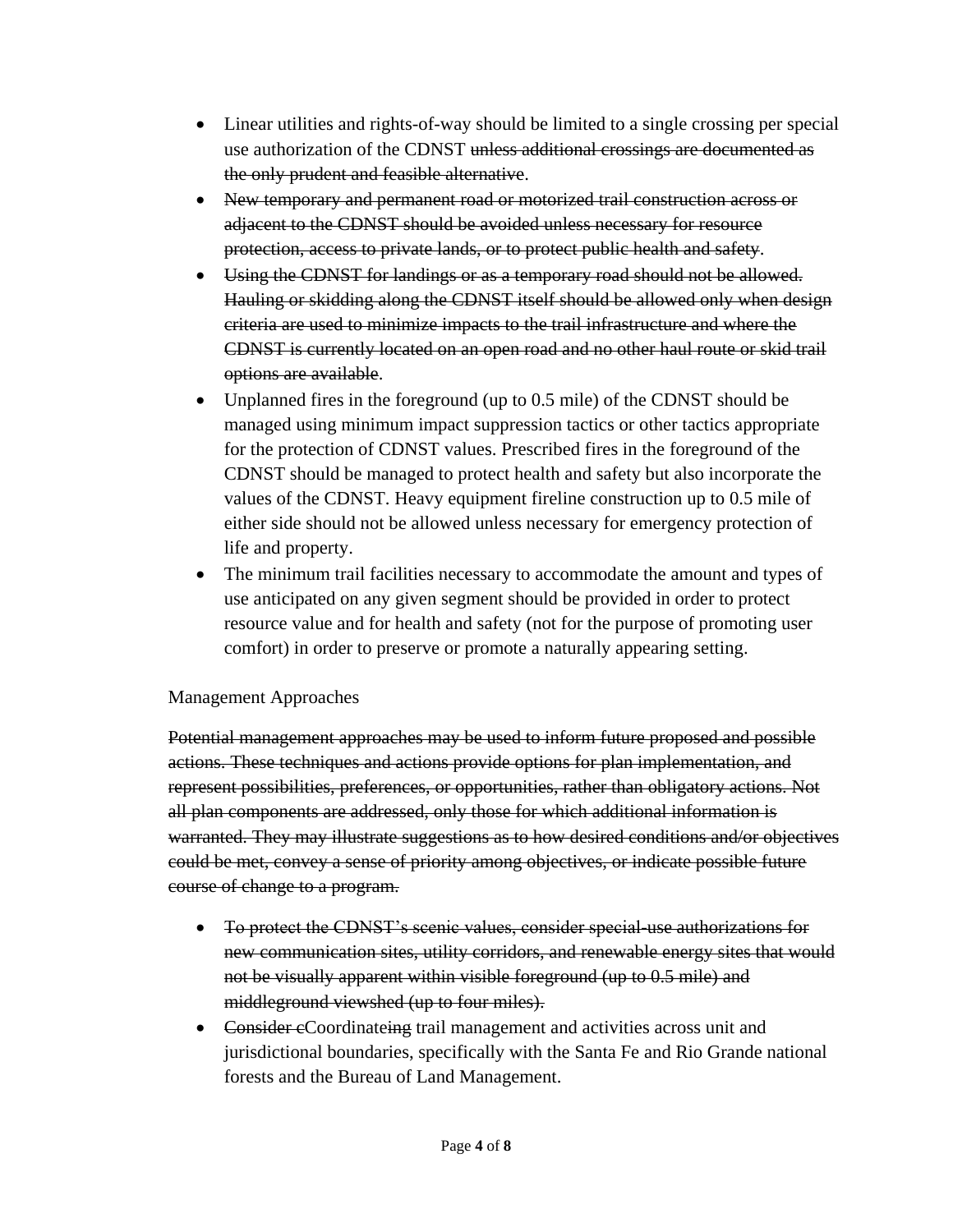#### Sustainable Recreation Resources

I recommend that the planning team review the requirements of FSH 1909.12 23.23a – *Sustainable Recreation Resources and Opportunities to Connect People with Nature* to ensure that the Forest Plan is consistent with the Planning Handbook requirements. In the Draft EIS, please provide maps that display the proposed ROS class allocations to be established for each alternative, including making available to the public supporting geospatial data. I recommend that the following ROS class definitions be adopted for the Forest Plan and be addressed in the supporting NEPA documents:

Recreation Opportunity Spectrum: The Recreation Opportunity Spectrum planning framework is the recognized framework for stratifying and defining classes of outdoor recreation environments, activities, and experience opportunities through forest planning. The settings, activities, and opportunities for obtaining experiences have been arranged along a continuum or spectrum divided into six classes:

- Primitive: Primitive ROS settings encompass large, wild, remote, and predominately unmodified landscapes. Additional primitive ROS settings are scattered across the forest, often surrounded by SPNM settings. Primitive ROS settings contain no motorized and mechanized vehicles and there is little probability of seeing other people. They provide quiet solitude away from roads and people or other parties, are generally free of human development, and facilitate self-reliance and discovery. Signing, and other infrastructure is minimal and constructed of rustic, native materials. Ecological processes such as fire, insects, and disease exist. Standard: Motor and mechanized vehicles are not allowed in established Primitive settings. Guidelines: (1) No new permanent structures should be constructed in desired Primitive ROS settings to maintain the unmodified character of these landscapes; (2) Less than 6 parties per day encountered on trails and less than 3 parties visible at campsite; and (3) Setting should essentially be an unmodified natural environment. No roads, timber harvest, or mineral extraction are allowed. Suitability: (1) Motorized and mechanized recreation travel are not suitable; (2) The SIO of Very High is suitable; and (3) Lands are not suitable for timber production. (Inventory criteria: 3 miles from motorized use.)
- Semi-Primitive Nonmotorized: Semi-Primitive Non-Motorized settings provide opportunities for exploration, challenge, and self-reliance. Rustic structures such as signs and foot bridges are occasionally present to direct use and/or protect the setting's natural and cultural resources. These rustic constructed features are built from native materials or those that mimic native materials. Closed and revegetated roads may be present but do not dominate the landscape or detract from the SPNM experience of visitors. Ecological processes such as fire, insects, and disease exist. Standard: Motor vehicle use by the general public is not allowed. Guidelines: (1) The development scale of recreation facilities should be 0-1 to protect the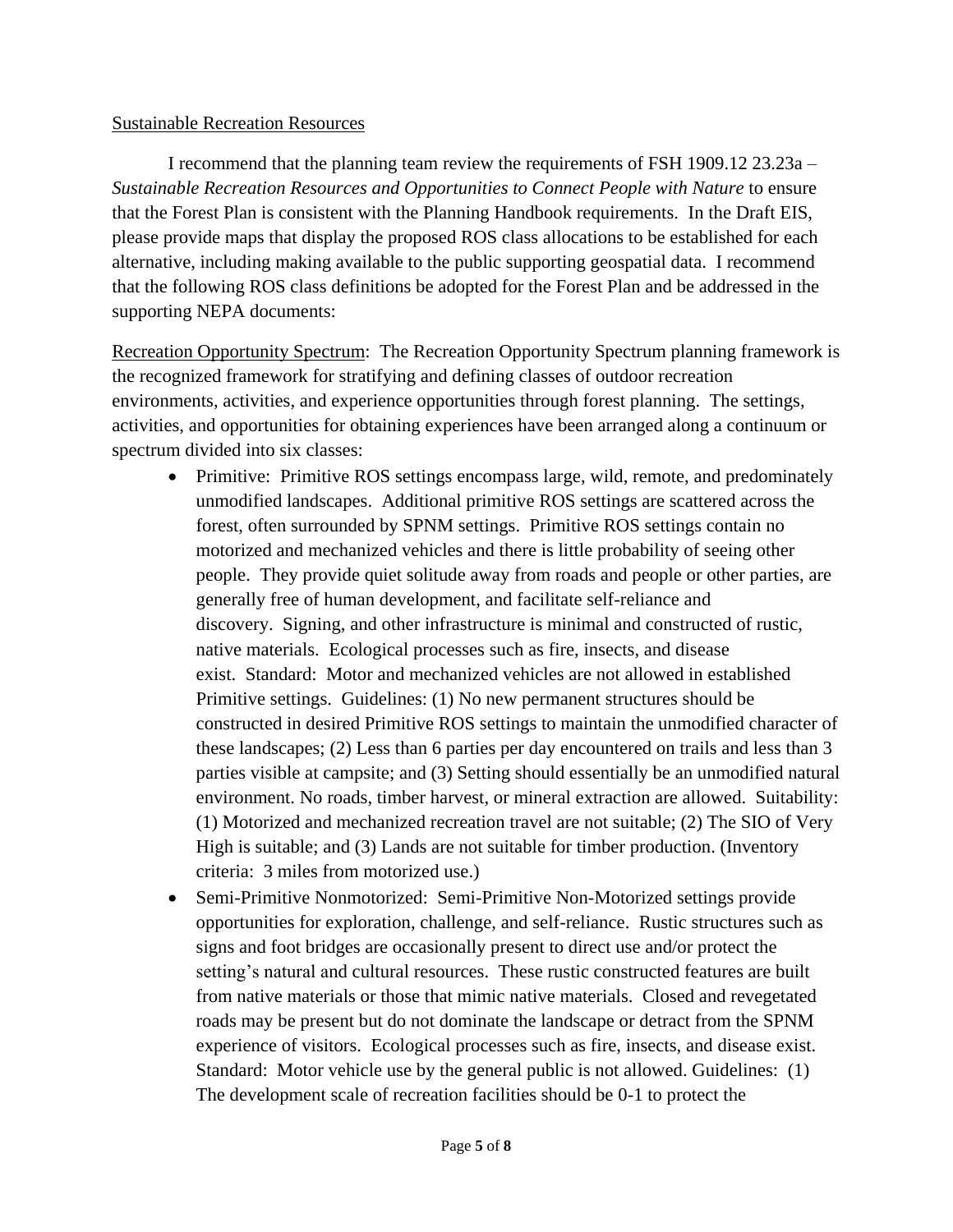undeveloped character of desired SPNM settings; (2) Less than 15 parties per day encountered on trails and less than 6 parties visible at campsite; and (3) Vegetative management may range from prescribed fire to very limited timber harvest for the purpose of maintaining a healthy, attractive semi-primitive setting. Suitability: (1) Motorized recreation travel is not suitable; (2) The SIO of High or Very High are suitable; and (3) Lands are not suitable for timber production. (Inventory criteria:  $\frac{1}{2}$ to 3 miles from all roads, trails, rivers, lakes and railroads with motorized use.)

- Semi-Primitive Motorized: Semi-Primitive Motorized settings provide motorized recreation opportunities in backcountry settings. Routes are designed for Off Highway Vehicles (OHVs) and high clearance vehicles that connect to local communities, access key destinations and vantage points, provide short day trips on scenic loops or facilitate longer and even overnight expeditions. Visitors challenge themselves as they explore vast, rugged landscapes. Mountain bikes and other mechanized equipment may also be present. Facilities are rustic and are used for the purpose of protecting the setting's natural and cultural resources. Bridges are sometimes present to accommodate foot, horse and ATV traffic but are built from native or natural appearing materials that blend with the surrounding landscape and maintain the semi-primitive character of the setting. There may also be nodes that function as portals for visitors to park their ATVs and explore adjacent Semi-Primitive Non-Motorized and Primitive settings. (Inventory criteria: ½ mile from primitive motorized roads and trails, not closer than ½ mile of better than primitive roads.)
- Roaded Natural: I recommend that the proposed action and alternatives describe the following ROS subclasses:
	- Roaded Natural Mostly equal opportunities to affiliate with other groups or be isolated from sights and sounds. The landscape is generally natural with modifications moderately evident. Concentration of users is low to moderate, but facilities for group activities may be present. Challenge and risk opportunities are generally not important in this class. Opportunities for both motorized and nonmotorized activities are present. Construction standards and facility design incorporate conventional motorized uses.
	- Roaded Modified Roaded Modified is defined as areas exhibiting evidence of forest management activities that are dominant on the landscape. Examples of RM include heavily logged areas, evidence of mining, oil/gas, or other minerals extraction activities.

#### National Scenic, Historic, and Recreation Trails (Page 291)

- USDI, Old Spanish National Historic Trail, Final Comprehensive Administrative Strategy
- 1985 *2009* Continental Divide National Scenic Trail (CDNST) Comprehensive Plan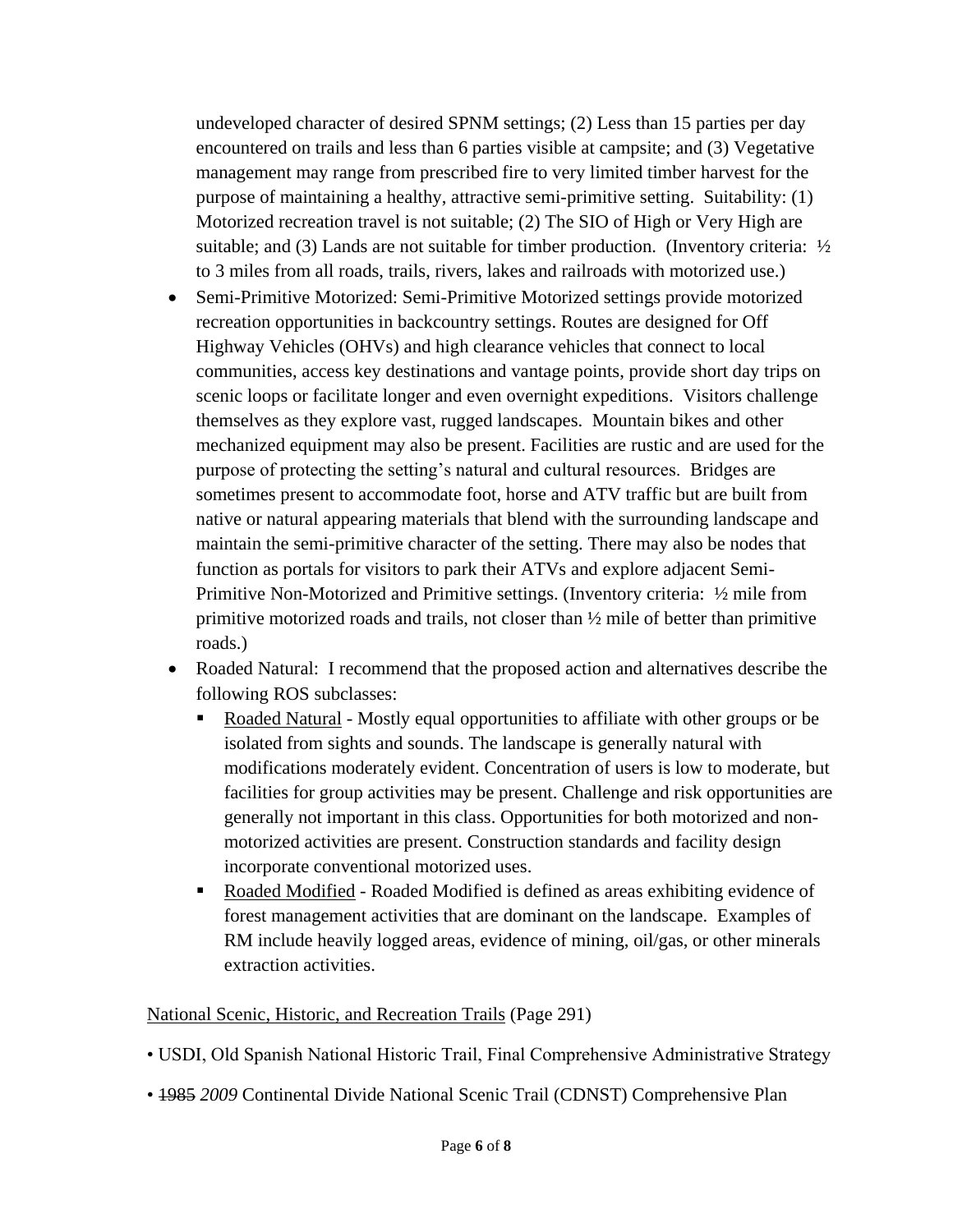#### Draft Environmental Impact Statement

The DEIS should discuss effects on scenic integrity, ROS class conditions, and carrying capacities and will generally be based on analysis of the effects of the allowable uses and conditions of use on National Scenic Trail values that are included in the proposed action and each alternative. Utilizing ROS and the Scenery Management System will help ensure that NEPA assessments are systematic and accurately describe the affected environment and expected outcomes from each alternative. The level of precision or certainty of the effects can be guided by the CEQ regulations regarding the use of "methodology and scientific accuracy" (40 CFR 1502.24) and the information needed to support a reasoned choice among alternatives (40 CFR 1502.22). The ROD must clearly document how the final decision is based on the best available science (36 CFR 219.3) or other relevant information needed to understand the reasonably foreseeable adverse effects of a choice between alternatives, the gaps in that information, and the rationale for why a reasoned choice between alternatives can be made at this time. In addition, substantial interference analyses and determinations need to be rigorous and be addressed as part of the cumulative impact analysis (40 CFR 1508.7).

The DEIS should recognize that management direction for Semi-Primitive Motorized, Roaded Natural, Rural, and Urban ROS classes allow uses that would substantially interfere with the nature and purposes of a National Scenic Trail if the allocation desired conditions are realized. Where the allowed non-motorized activities reflect the purposes for which the National Trail was established, the establishment of Primitive and Semi-Primitive Non-Motorized ROS classes and high and very high scenic integrity allocations would normally protect the nature and purposes (values) of a National Scenic Trail.

It appears the NEPA analysis will disclose that the No Action and the proposed action alternatives fail to address the requirements of the National Trails System Act as implemented through the 2009 CDNST Comprehensive Plan, FSM 2353.4, FSH 1909.12, and Federal Register Notice dated October 5, 2009 (74 FR 51116). The draft preliminary plan fails to meet the integration requirements of the National Forest Management Act (16 U.S.C. 1604(f)(1)). As such, the action alternatives should be modified, or only considered but not developed in the DEIS.

The DEIS effects analysis should include cross-tabular tables that explore and disclose the relationship between (1) the proposed CDNST travel route location and management corridor/rights-of-way extent and (2) the intersection and overlap with the proposed ROS Classes and Scenic Integrity Objectives allocations.

For each alternative, the analysis of environmental consequences needs to address how the land management planning decisions will achieve:

• Providing for the nature and purposes of the National Trail, including protecting the National Trail resources, qualities, values, and associated settings;